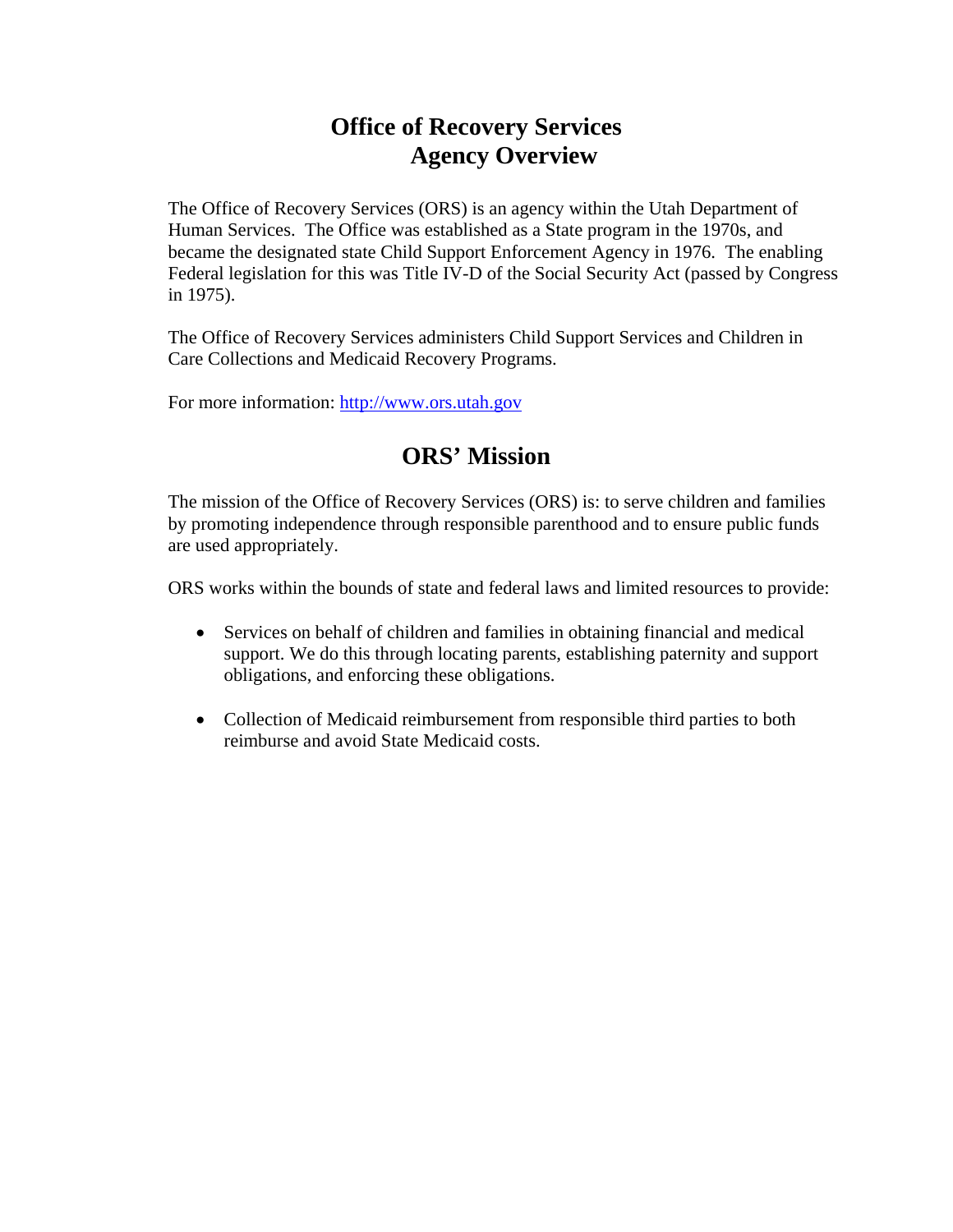# **Financial Institutions and Child Support**

## **COMMON FIDM QUESTIONS**

### **1. What does FIDM stand for and what laws established the FIDM program?**

#### **Financial Institution Data Match Program**

The FIDM program stems from Federal legislation passed in 1996, which requires state child support agencies to enter into agreements with financial institutions and to automate to the greatest extent possible. Additional legislation in 1998 simplified the process for multi-state financial institutions doing business in more than one state. Although the procedures for data match with single-state and multi-state financial institutions differ, the requirements are identical.

Each state is responsible for identifying and matching data with single-state financial institutions. To accomplish this, states conduct outreach to financial institutions and provide guidance.

States have statutes that govern the execution of liens and levies. These statutes usually establish parameters, define terms and establish procedures. Items addressed usually include:

- $\checkmark$  Lien threshold- the amount that the lien-eligible debt must equal or exceed before lien is issued.
- $\checkmark$  Arrearage debt the sum of child support arrears.
- $\checkmark$  Lien duration the time period the lien is in effect.
- $\checkmark$  Due Process- the right to notice of the lien and to appeal.

The Office of Recovery Services (ORS) is authorized by Utah law at **UCA 62A-11-304.1** to impose liens and levy (attach and seize) upon money and property held in financial institutions to satisfy past-due child support obligations recorded on the Utah State Case Registry (ORSIS computer system). ORS is authorized to levy upon the money even if the non-custodial parent is making regular current or arrears support payments. Generally, ORS will levy upon savings and other types of savings depository accounts, such as retirement accounts and mutual funds.

Under Federal law at **42 USC. 666(a)(17)**, ORS is required to implement and maintain a data match system with financial institutions for locating the assets of child support debtors. ORS conducts data matching with various in-state and out-of-state financial institutions.

To levy upon a non-custodial parent's financial assets, ORS sends a "Notice of Lien-Levy" to the financial institution, such as a bank or credit union. The financial institution is required to freeze the account and send the money to ORS after 21 calendar days unless it receives a release from ORS or from a court. ORS may release all or part of the funds if the lien-levy action has been contested and a determination has been made that some or all of the funds are exempt from levy.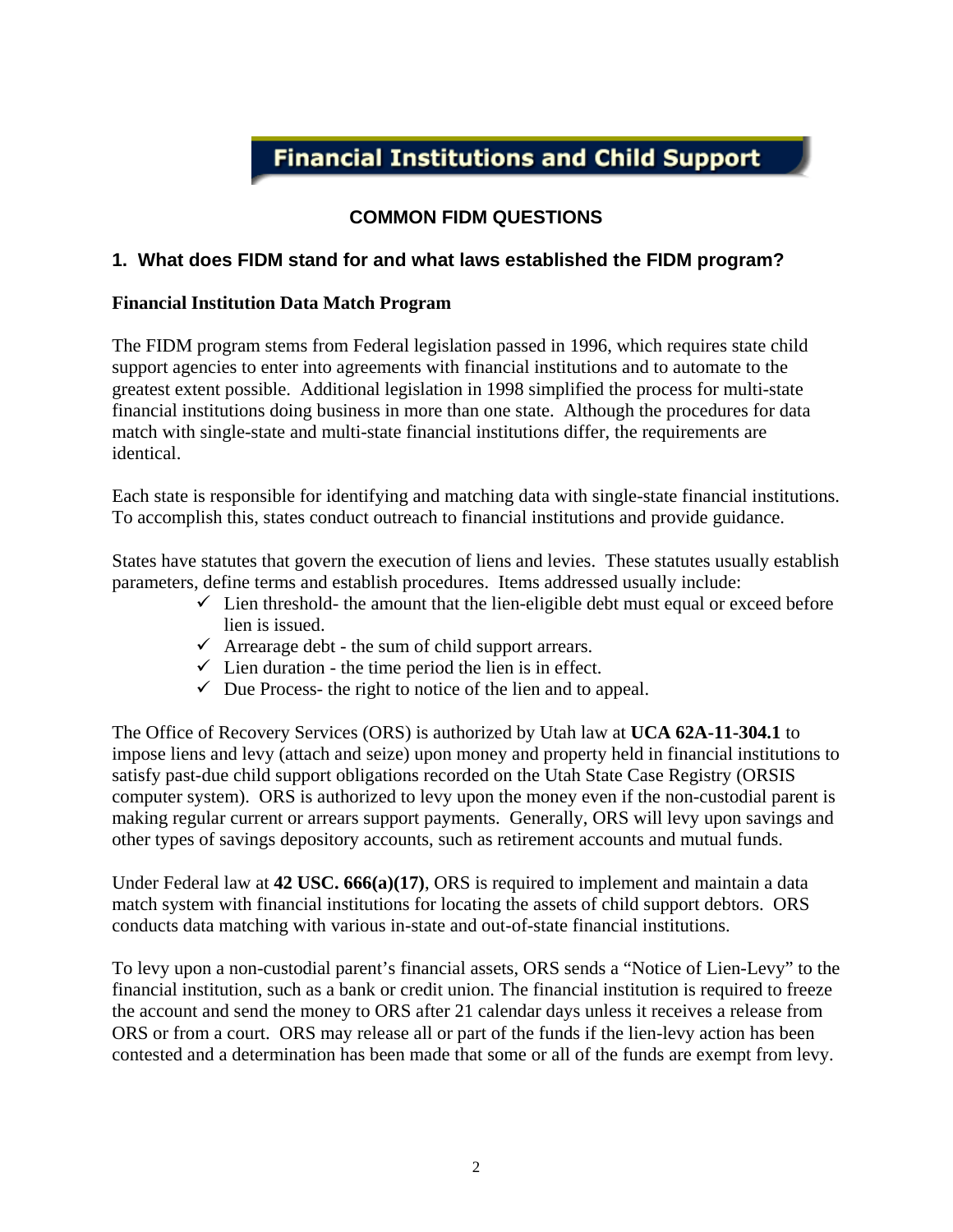#### **Overview - Federal Legislative Authority**

#### **Public Law 104-193**

Public Law 104-193, the Personal Responsibility and Work Opportunity Reconciliation Act of 1996 (PRWORA), provided new enforcement remedies for child support. Among these remedies are Section 466(a)(17) of the Social Security Act (the Act) which requires states to establish procedures under which the state child support enforcement (IV-D) agency enters into agreements with financial institutions doing business in the state for the purpose of securing information leading to the enforcement of child support orders. The state shall develop and operate, in coordination with financial institutions, a data match system in which each financial institution will provide quarterly the name, record address, Social Security number or other taxpayer identification number for each non-custodial parent who maintains an account at such institution and who owes past-due support. The state supplies the name and Social Security number or other taxpayer identification numbers. These procedures must provide for automated data exchanges to the maximum extent feasible.

The state child support agency establishes procedures to identify cases subject to the data match and to any subsequent attachment/lien and levy action. Financial institutions subject to the matching provision are required to encumber or surrender the assets of the delinquent obligor held by the institution in response to the notice of attachment/lien and levy from the state agency. The attachment/lien and levy action is subject to the laws of the state where the asset is located.

The data matches are conducted by either of the following two methods using data specifications. Under Method 1 (all accounts method), the financial institution submits a file containing all open accounts which is matched by the state against records of delinquent obligors. Under Method 2 (matched accounts method), the financial institution receives a file identifying delinquent obligors, matches the file against its open accounts and submits a file of any matched records to the state. Data specifications for Method 2 files and record layouts were approved by the U.S. Office of Management and Budget (OMB Control No: 0970-0196) on March 5, 1999. The same data specifications have been universally adopted for Method 1. Section  $466(a)(17)(B)$  of the Act establishes that the state child support agency may pay a reasonable fee to institutions conducting the data match, not to exceed the actual costs incurred by the institution. Some states have written into their legislation the option to reimburse financial institutions for conducting the data match with accounts of delinquent child support obligors.

Pursuant to Section  $466(a)(17)(C)$  of the Act, a financial institution will not be liable under any federal or state law to any person for (1) any disclosure of data match information to the state IV-D agency or its designated representative, (2) encumbering or surrendering any assets held by a financial institution in response to a notice of lien or levy issued by the state IV-D agency or (3) any other action taken in good faith to comply with the requirements of Section 466(a)(17) of the Act.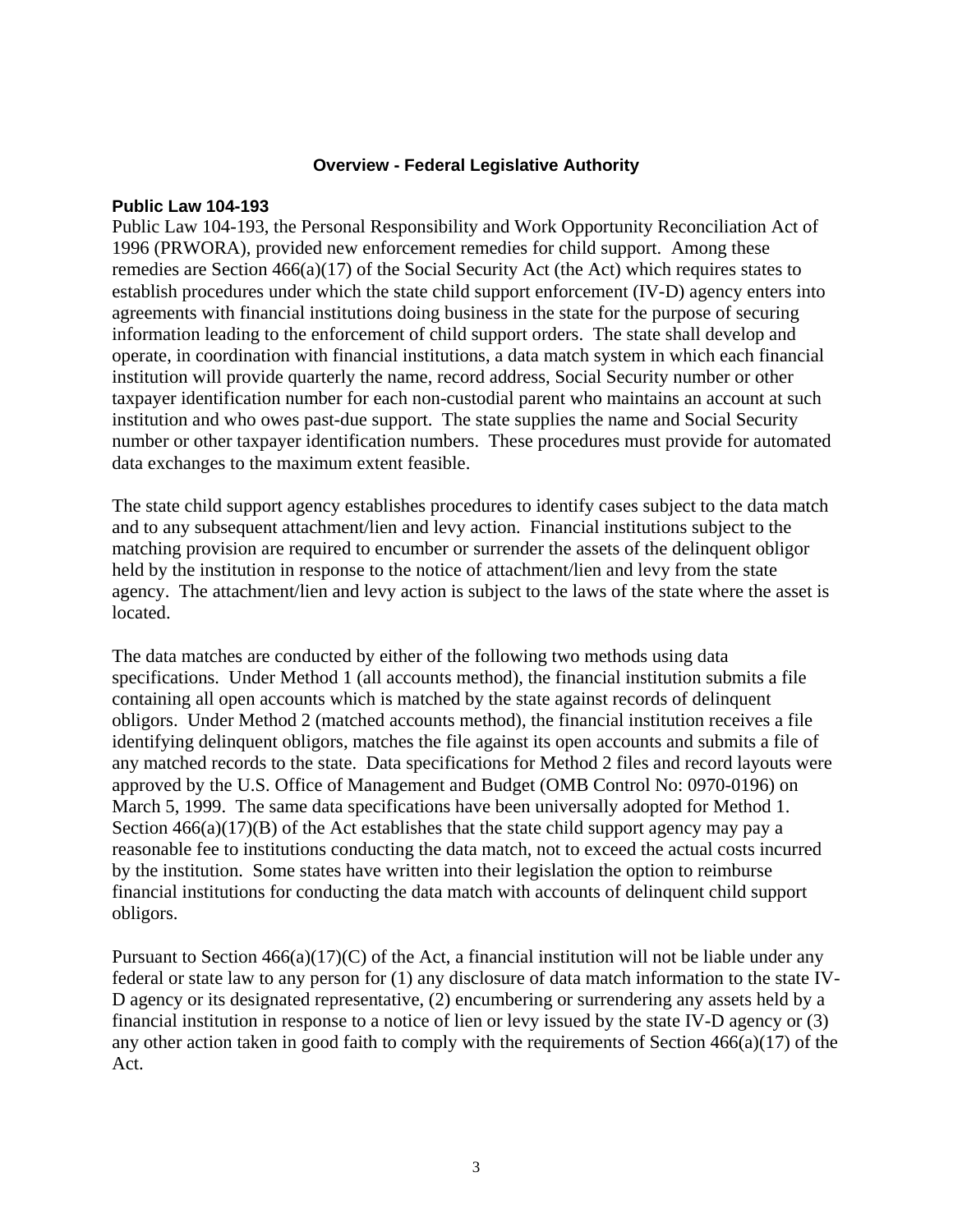#### **Public Law 105-200**

Public Law 105-200, the Child Support Performance and Incentive Act of 1998, amended PRWORA to better facilitate the data match for multi-state financial institutions (MSFIs); i.e., those operating in two or more states. Public Law 105-200 authorizes the federal Office of Child Support Enforcement to act as the conduit between states and territories and the MSFIs in the development and implementation of a centralized, quarterly data match program for the collection of child support delinquencies. Multi-state financial institutions may opt to match through the Federal OCSE or with the individual states in which they do business. Beginning in July 1999, OCSE began distributing the national file of delinquent obligors to the MSFIs for matching using Method 2. OCSE began distributing match information to state IV-D agencies in August 1999.

#### **Public Law 106-102**

Traditional insurance products, such as annuities and whole life policies, are not specifically included in the definition of account under Public Law 104-193 though they may be reportable to a particular state under its own statute. The banking reform bill leaves the regulation of the business of the insurance industry under the laws and regulations of the states. PRWORA required states to establish procedures under which their child support enforcement agencies would enter into agreements with financial institutions for the purpose of securing information leading to the enforcement of child support orders. All states have passed the necessary statutes to comply with this requirement. These statutes are similar to the federal statute in defining the financial institutions, and accounts subject to the match and providing other pertinent information relevant to conducting the data match.

In addition, states have laws, policies and procedures that govern the execution of liens and levies. These usually establish parameters, define terms and establish procedures. Items addressed usually include lien threshold, lien duration and due process.

#### **FIDM In-State Processing Freeze - Seize Process**

#### **State Legislative Authority**

#### *Statutory Authority*

**Utah law governing child support liens and levies is found at the following Utah Code Annotated citations:** 

**UCA 62A-11-304.1 Expedited procedures for establishing paternity or establishing, modifying, or enforcing a support order. http://www.le.utah.gov/UtahCode/getCodeSection?code=62A-11-304.1 UCA 62A-11-304.5 Financial institutions. http://www.le.utah.gov/UtahCode/getCodeSection?code=62A-11-304.5 and UCA 62A-11-313 Effect of Lien. http://www.le.utah.gov/UtahCode/getCodeSection?code=62A-11-313**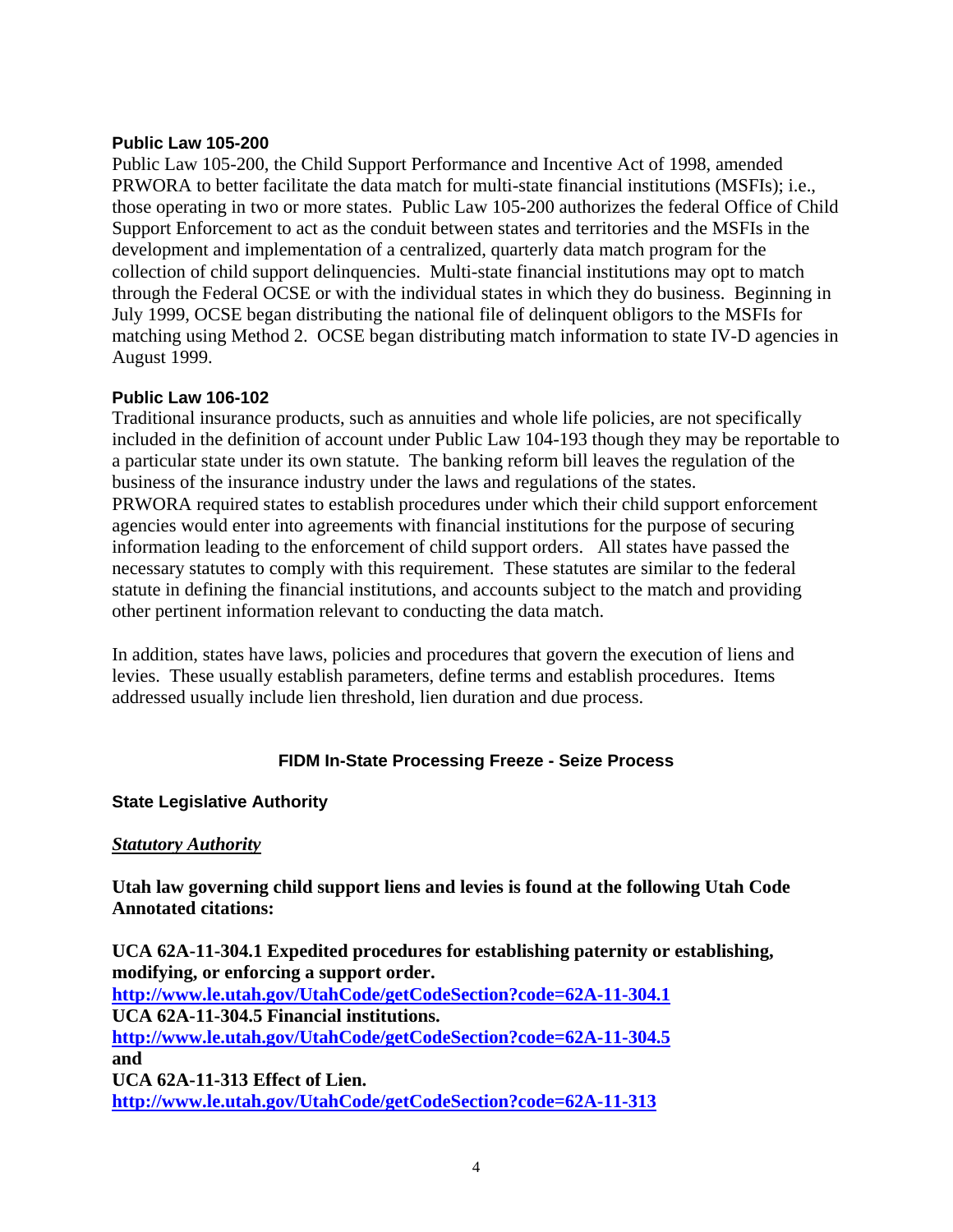## **2. Will the Office of Recovery Services reimburse financial institutions for the cost of the match incurred by the financial institution?**

Under UCA 62A-11-304.5(2), ORS is authorized to pay a reasonable fee to a contracted financial institution for compliance with this law. The fee may not exceed the actual cost incurred; however, ORS has established a maximum fee reimbursement of \$150.00 per quarter. To receive the reimbursement, institutions must contract with ORS and, after submitting each quarterly match, timely submit the **ORS FIDM Reimbursement Request** form with the financial institution's invoice stating the match costs.

## **3. When does the financial institution send in the ORS FIDM Reimbursement Request form?**

Each financial institution submits the **ORS FIDM Reimbursement Request** form (along with the financial institution's invoice including the institution's match costs) within 30 days of the end of each quarter. If ORS receives the **ORS FIDM Reimbursement Request** form and the institution's invoice after 30 days, reimbursement will not be authorized.

## **4. Who is subject to financial information matching and reporting under Utah Law?**

- (a) a depository institution as defined in Section 7-1-103 or the Federal Deposit Insurance Act, 12 U.S.C. SEC. 1813(c);
- (b) an institution-affiliated party as defined in the Federal Deposit Insurance Act, 12 U.S.C. Sec. 1813(u);
- (c) any federal credit union or state credit union as defined in the Federal Credit Union Act, 12 U.S.C. Sec. 1752, including an institution-affiliated party of such a credit union as defined in 12 U.S.C. Sec. 1786 (r);
- (d) a broker-dealer as defined in Section 61-1-13; or
- (e) any benefit association, insurance company, safe deposit company, money-market mutual fund, or similar entity authorized to do business in the state.

## **5. What information must be submitted by financial institutions subject to the reporting requirements of the law?**

Utah law at UCA  $62A-11-304.5(1)(a)(ii)$  requires every (contracted) financial institution each calendar quarter to provide the name, record address, Social Security number, other taxpayer identification number, or other identifying information for any person who owes child support who maintains an account at the institution. This information must be reported quarterly for all new, existing and closed accounts during the reporting quarter. Data layouts and methods for submitting the information are included in the **Financial Data Match Specifications Handbook**.